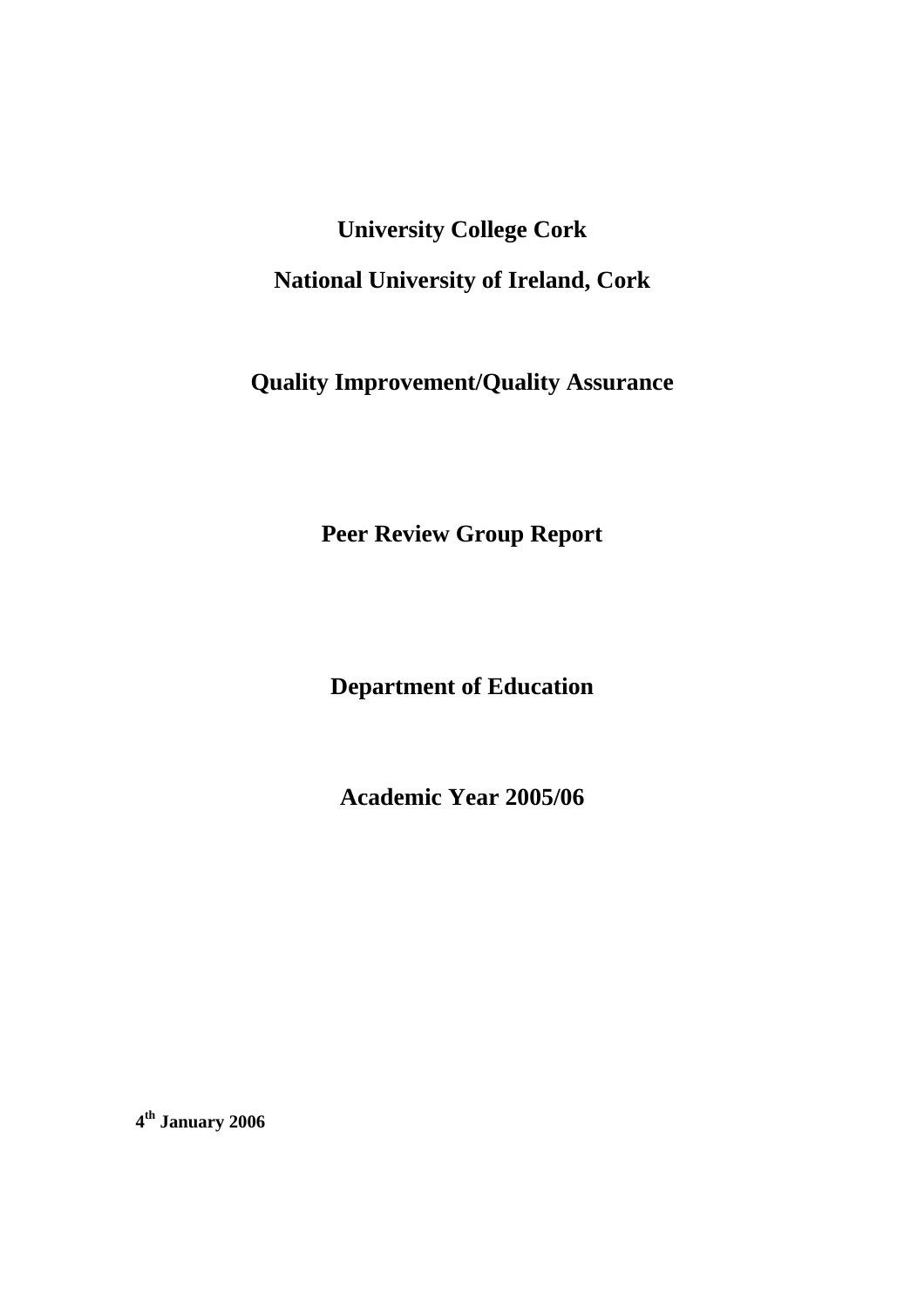#### **Members of the Peer Review Group (PRG):**

Professor Steve Hedley, Department of Law, UCC (Chair)

Dr. Neil Buttimer, Department of Modern Irish, UCC

Mr. Frank Martin, Department of Law, UCC

Professor John Marshall, Dean, Faculty of Arts, NUI Galway

Professor Anne Moran, Dean, Faculty of Social Sciences, University of Ulster, Northern Ireland.

#### **Timetable of the site visit**

The timetable for the site visit is attached as Appendix A.

The Reviewers were satisfied that the timetable facilitated the review process in an adequate manner and that a very comprehensive programme had been planned. The schedule provided the PRG with the opportunity to meet a range of staff from the Department and at senior management levels within the university, undergraduate and postgraduate students, in addition to significant stakeholders, including representatives from the State's Department of Education and Science and school principals. The PRG were especially appreciative of the efforts made by the stakeholders who had travelled considerable distances to attend the meeting.

#### **PEER REVIEW**

#### **Methodology**

All members of the review team participated in all meetings and discussions. The external review members took the lead in matters affecting teaching and learning, research and scholarly activity; and all members engaged with management and external relations issues.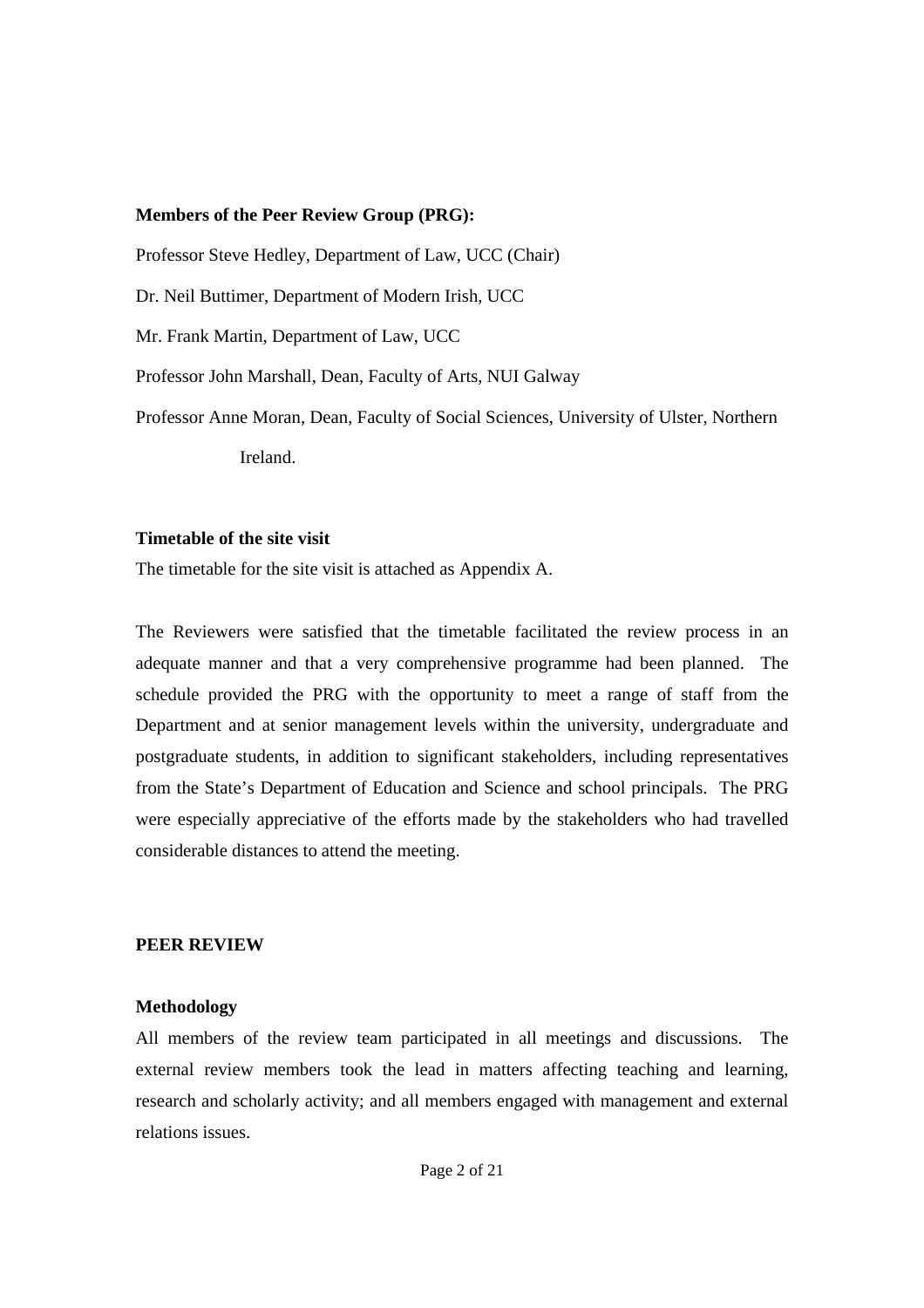#### **Site Visit**

Arrangements for the visit were exemplary. The site visit included a visit to the core facilities of the Department of Education, comprising the Education Resource Centre, the Microteaching facility, the Science Education Room at Bloomfield Terrace and the UCC Library. The site visit was satisfactory and any additional information requested was accommodated. The PRG would particularly like to compliment the Library on its provision of detailed information concerning services it makes available to the Department.

# **Peer Review Group Report**

The PRG prepared a preliminary draft of the report on site during the afternoon and evening of the second day of the site visit. The report was finalised using e-mail communications following the site visit. All members of the PRG agreed to the final draft of the report.

# **OVERALL ANALYSIS**

## **Self-Assessment Report (SAR)**

The PRG complimented the Department on the quality of the SAR, and found the documentation to be very thorough and well-prepared. The PRG noted in particular the student and staff questionnaires and the valuable way in which these contributed to the finalisation of the SAR. The PRG visit was facilitated greatly by the welcome from the staff of the Department, their engagement with the process, and their willingness to assist the PRG in their deliberations. The PRG was impressed by the range of individuals and groups that made presentations to the PRG including students, all academic staff, stakeholders, support services and administrative support staff. The high calibre of these contributions was recognised by the PRG. Additional material was sought and provided by the Department and by central administration during the site visit in a satisfactory manner.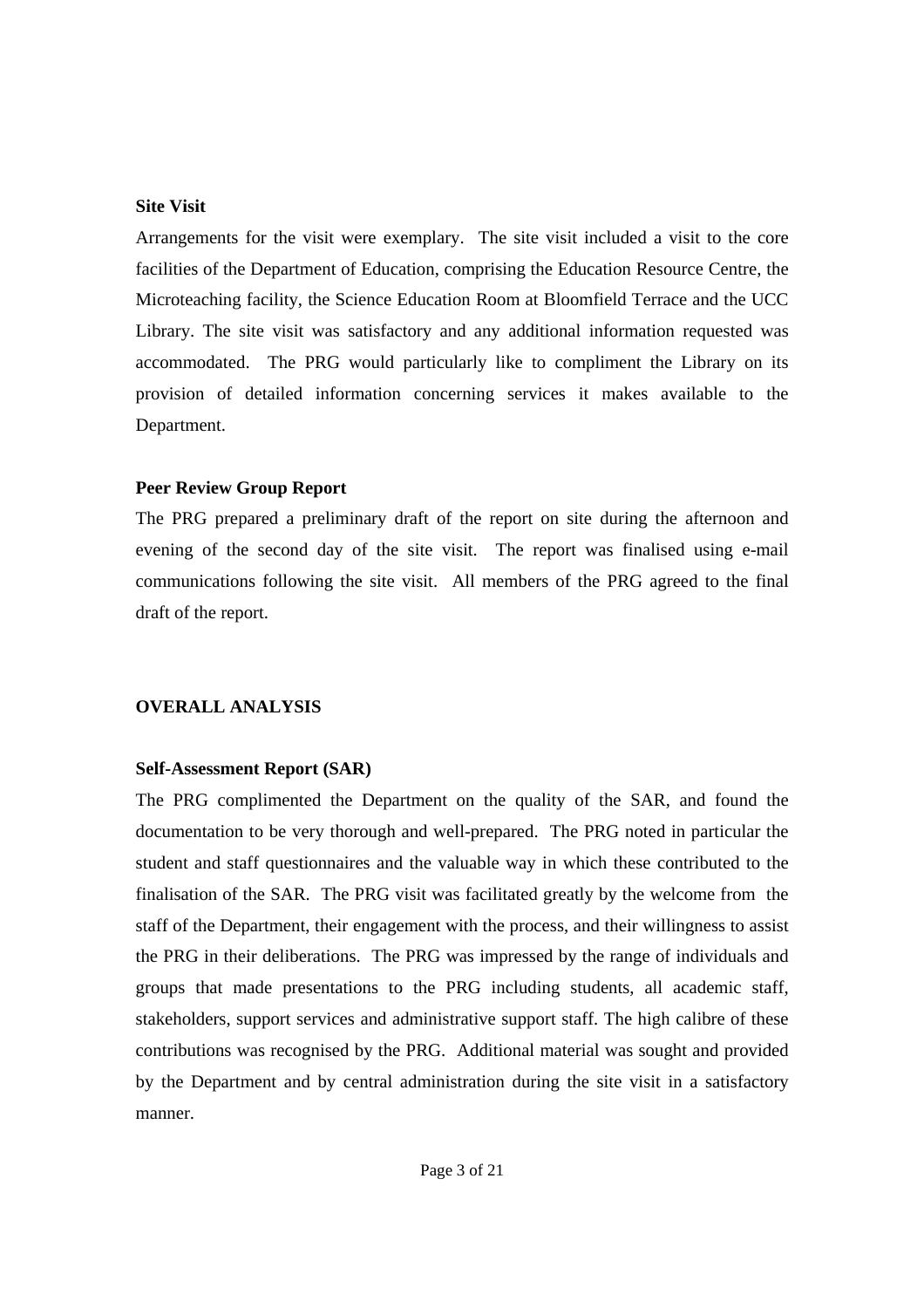The PRG noted the efforts of the Systems Administration section of the Registrar's Office to cope with the evolving modularity of programmes. A particular issue was raised in relation to the computation of *MEd Modular* FTEs. It is the understanding of the PRG that the Department will continue to liaise with Systems Administration to ensure the validity of the figures issued by the Registrar's Office. The PRG fully understood that in the absence of such guidance and dialogue, Systems Administration may not be in a position to furnish accurate data for other purposes.

#### **SWOT Analysis**

The PRG noted the very comprehensive SWOT analysis completed by the Department and commended the inclusivity of the process. The PRG found the analysis presented by the Department to be an honest reflection on its strengths, weaknesses and opportunities.

# **Benchmarking**

The PRG commended the fact that the Department benchmarked against both a national and an international institution. The PRG noted that the benchmarking exercise focused on physical facilities and on the delivery of academic programmes and made comparisons in these areas, along with staff and student number comparisons.

The PRG is of the opinion that the benchmarking exercises will be of significant benefit to the Department as it develops its plans and strategies for the next five years, in particular with regard to the *Postgraduate Diploma in Education*.

# **FINDINGS OF THE PEER REVIEW GROUP**

The PRG noted the strategic importance of the Department of Education to the education community and the University. The PRG is of the opinion that the Department has responded very positively to meet the needs of the teaching profession as they emerged by developing a suite of academic programmes at both undergraduate and postgraduate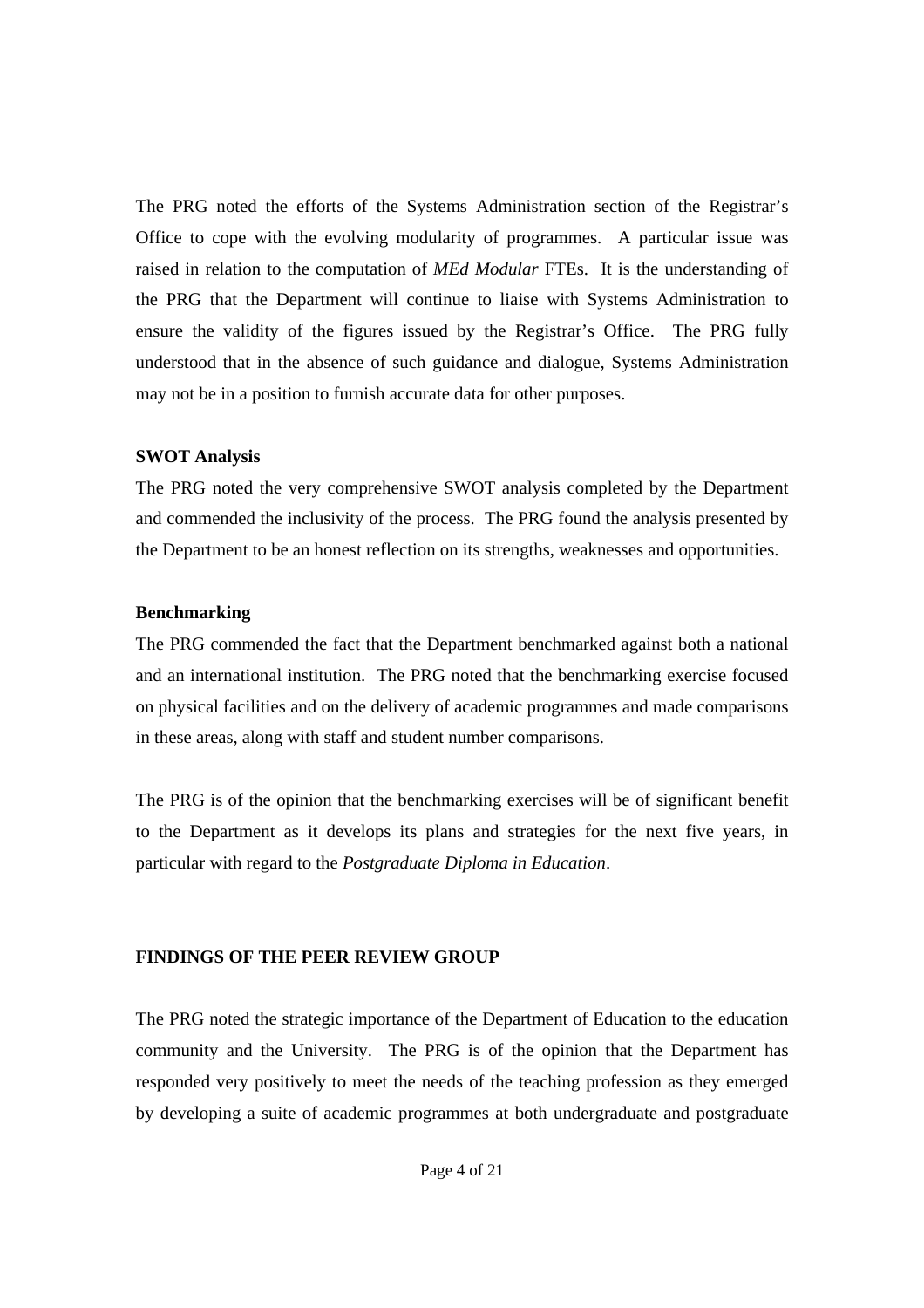levels, including the *B.A. (Early Childhood Studies)* and the modular *M.Ed*. The Department has contributed significantly to the raising of the public profile of the University and the professional development of teachers. The Department has assisted notably in highlighting the importance of teaching within the University itself and thereby in the realisation of a key element of the institution's mission. Towards that end, it has participated in valuable in-service courses of instruction in third-level teaching.

The Department has secured funding in a number of major research areas. The PRG commended the number of staff in the Department who have doctorates and those who are engaged in completion of studies for a PhD. The PRG recognised the importance of the doctoral qualification for the future development of the research output of the Department and for the future strategic direction of the University.

The PRG acknowledges the potential of the Department to build on these strengths in order to ensure its continued success in a dramatically changing environment. The comments and findings of the PRG contained in this report are made with the objective of assisting the Department in the prioritisation of its future actions and activities.

The PRG recognised that the staff of the Department, in preparing so thoroughly for the review, also considered the future direction of the Department and to that end made a number of excellent suggestions for improvement. The PRG has included comments on these recommendations in this report as well as making some additional recommendations of its own.

## **Department Details**

The PRG visited the departmental facilities and noted that these are spread across a number of various locations. The PRG observed that the Department had focussed in its SAR on physical facilities as one area requiring action by both the Department and the University, as a matter of priority. The PRG endorsed the concerns raised by the Department in the SAR that this separation of the elements of the Department has the potential to give rise to the fragmentation of staff activities. The advantages of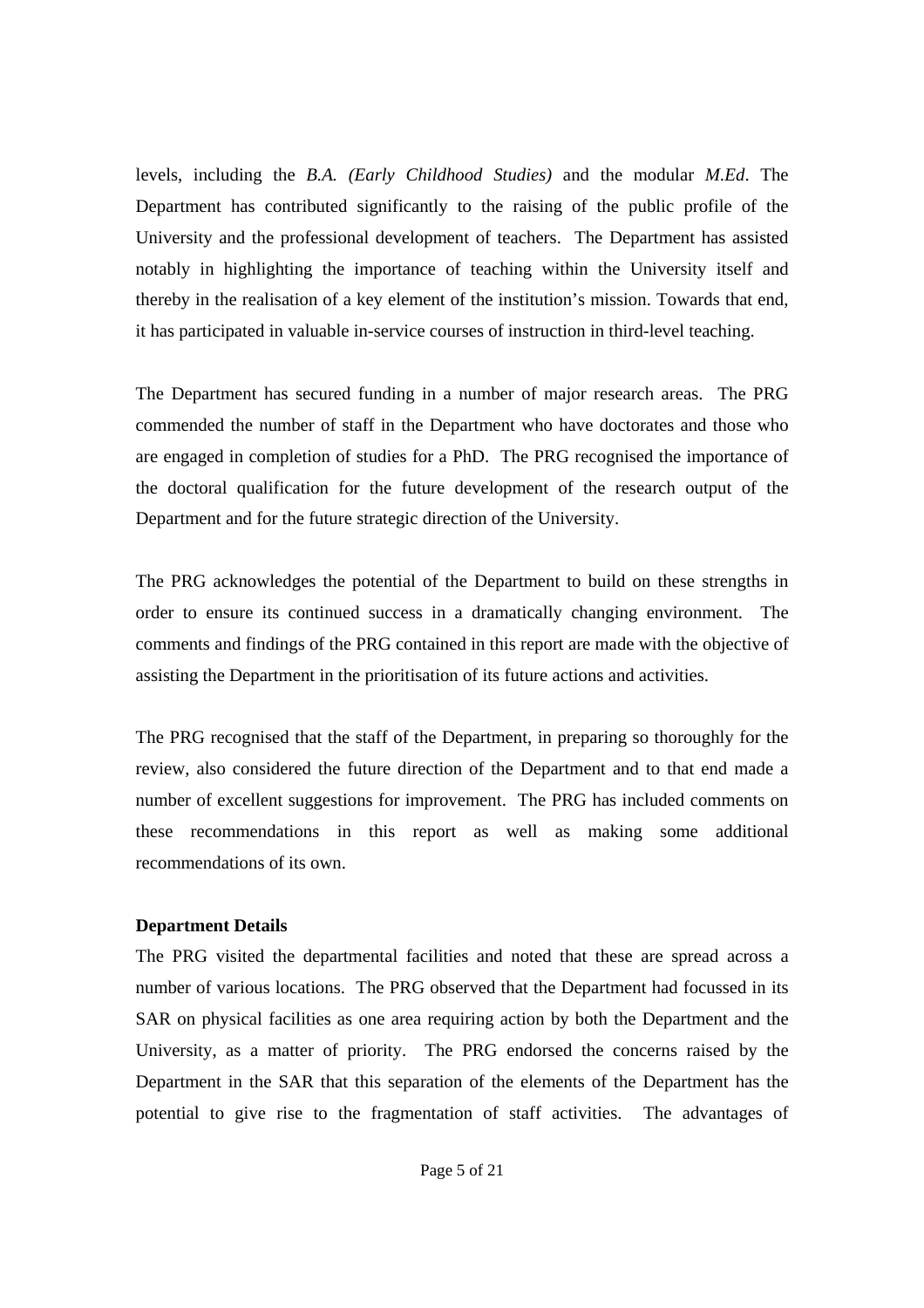integration were obvious to both the Department and the PRG and were well documented in the benchmarking exercise conducted by the Department.

*The PRG recommends that a fully integrated central location for the Department be found by the University, with planned and dedicated space for all departmental activities.* 

*The PRG recommends, for health and safety reasons, that the manifestly inadequate toilet and adjacent washroom/kitchenette facilities in Leeholme Building must be dealt with as soon as possible.* 

The PRG were also concerned at the lack of provision of facilities for the part-time members of staff (fifty-four in number). These staff provide a core support to the teaching practice supervision of students in particular as well as supporting other programmes offered by the Department. The reviewers found that part-time staff had no access to facilities, like computers, desk space, or certain library-based services such as photocopying. The PRG also noted that there is no space for all categories of staff to meet regularly to exchange views and to share experiences.

*The PRG recommends that the Department and the University, as a priority, make arrangements for the provision of space to allow staff (including part-time) to meet on a regular basis, and that access to facilities be provided to part-time staff.* 

The PRG considered the need for provision of adequate and appropriate facilities for the support of science education, including space to be used for the development of secondary-school science teaching. The PRG was very conscious of the shortage of space and, in particular, laboratory space in UCC; however, the reviewers were of the opinion that every effort should be made to acquire space for this purpose. The PRG noted the concerns of the Irish Government at the decreasing uptake of science subjects at secondary level. There is both an opportunity and a requirement for the training of qualified and expert science teachers for the secondary education system. The PRG was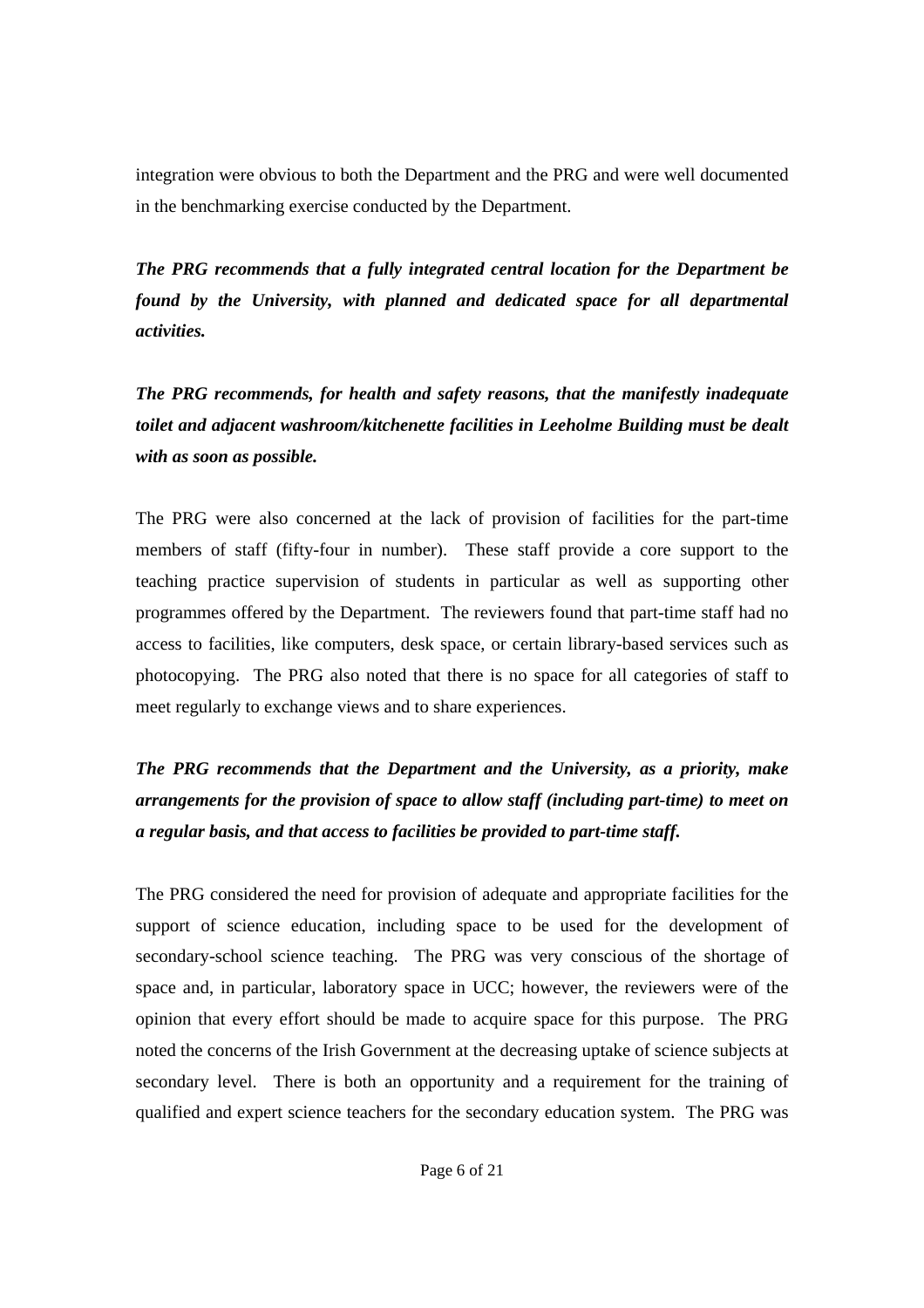strongly of the view that there is a need for consideration of the development of a Science Education Centre in UCC. The PRG noted that expertise already exists in the Department in the area of secondary science education and considered that the Department has the potential to become a national centre of excellence in this field.

# *The PRG recommends that the Department and the University consider the development of a Science Education Centre.*

The PRG visited and noted the contents of the Education Resource Centre. It recommends that an inventory and upgrading of resources in this Centre be undertaken with a view to considering the value of the contents of the current Resource Centre and whether it represents the best use possible of the resources (space, personnel) at the present point in time.

*The PRG recommends that an inventory and upgrading of the resources in the Education Resource Centre be undertaken.* 

## **Department Organisation and Planning**

The PRG considered that there is an urgent need for the full involvement of the Department in the change agenda of the University. It is clear that structures are required to implement change. The PRG were of the view that the need to consider the management structure of the Department is equally urgent, and that any changes should involve the full participation of all staff (including administrative and support staff) in policy-making and the development of new departmental processes and procedures. Such a development will enhance communication in the Department at all levels and facilitate contribution to the unfolding of agendas for change. Participation in university committees by staff of the Department as a means of gaining insight into how the University is managed and organised and in the emerging College of Arts, Celtic Studies and Social Sciences is strongly to be encouraged. This participation should also enable staff to articulate their vision of education in a university context. The PRG considered that the Department needs to develop a strategy in line with the University Strategic Plan,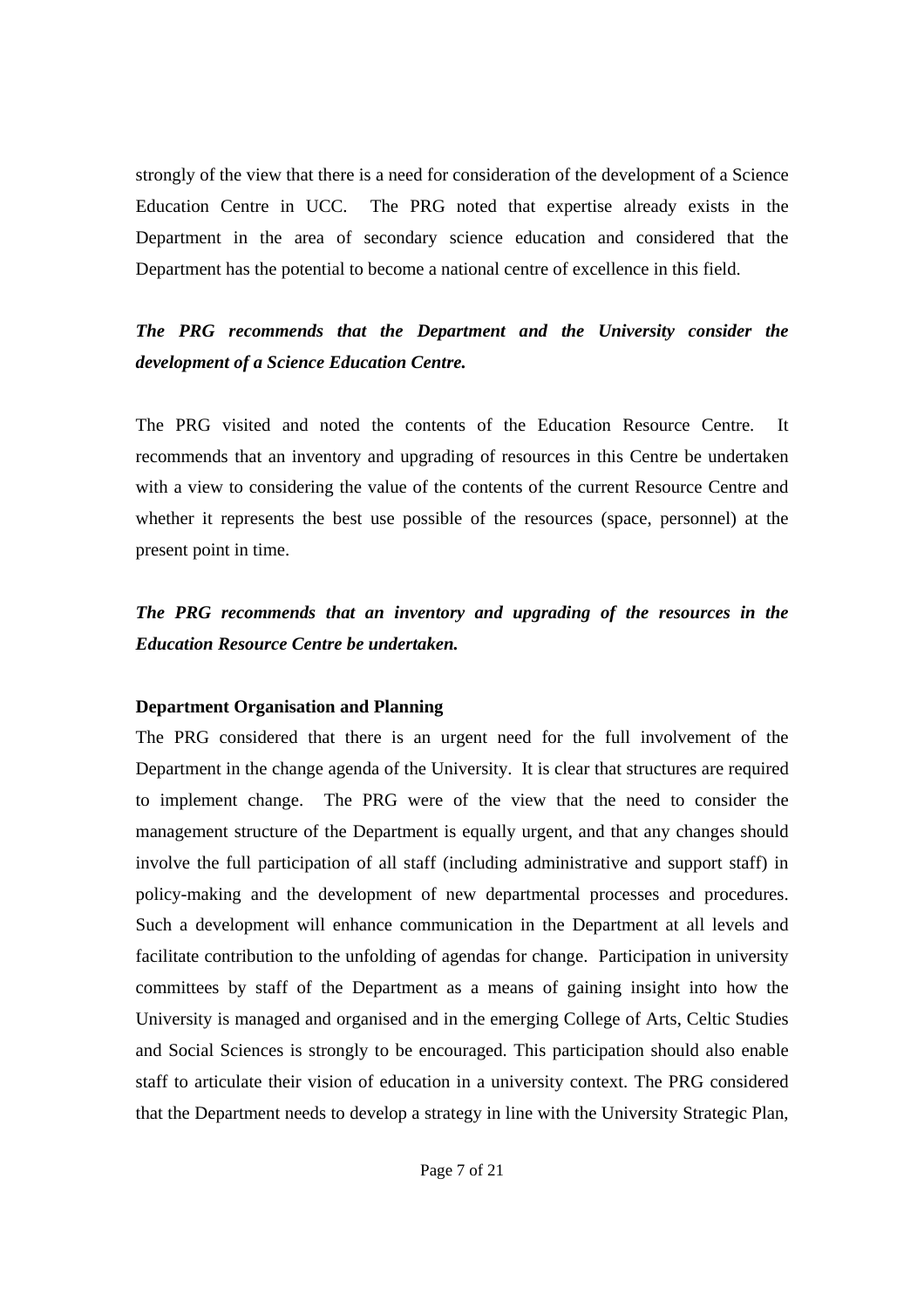focussing on the potential of the Department and how it can contribute to the overall University Plan.

# *The PRG endorses the Department of Education's recommendation that it develop a strategic plan for the next five years as a matter of immediate urgency.*

The issues that this new management structure must address immediately include the prioritisation of activities within the Department. The PRG viewed with concern the decrease in student FTEs in 2005/06. They were of the opinion that the Department should seriously consider whether the imposition of quotas in certain programmes is in its best interest. It is necessary to examine modules delivered across all programmes with a view to establishing efficiencies in economies of scale. This could also enhance the range of options available in different programmes and facilitate the use of modules as building blocks. The PRG recommended that the Department should assess in a holistic way student intake, offering programmes on a cyclical basis, the temporary suspension of programmes, the avoidance of duplication of effort and the sustainability of programmes according to needs and cost analysis. A rigorous appraisal of offerings in each programme with a view to reducing the degree of optionality might be contemplated. The PRG also strongly recommends that the Department engage proactively with outside agencies such as Department of Education and Science and the General Teaching Council when reviewing the *Postgraduate Diploma in Education* so as to allow these key stakeholders an opportunity to influence curricular developments which affect the Department and its course offerings.

# *The PRG recommends that the Department should review all its academic programmes as a matter of priority.*

The demographic profile of the Department is a source of concern, particularly in light of the impending retirement of a sizeable number of senior staff. This profile represents both a threat and an opportunity for the Department and the University. The PRG was concerned at the apparent absence of succession planning in UCC for the Department.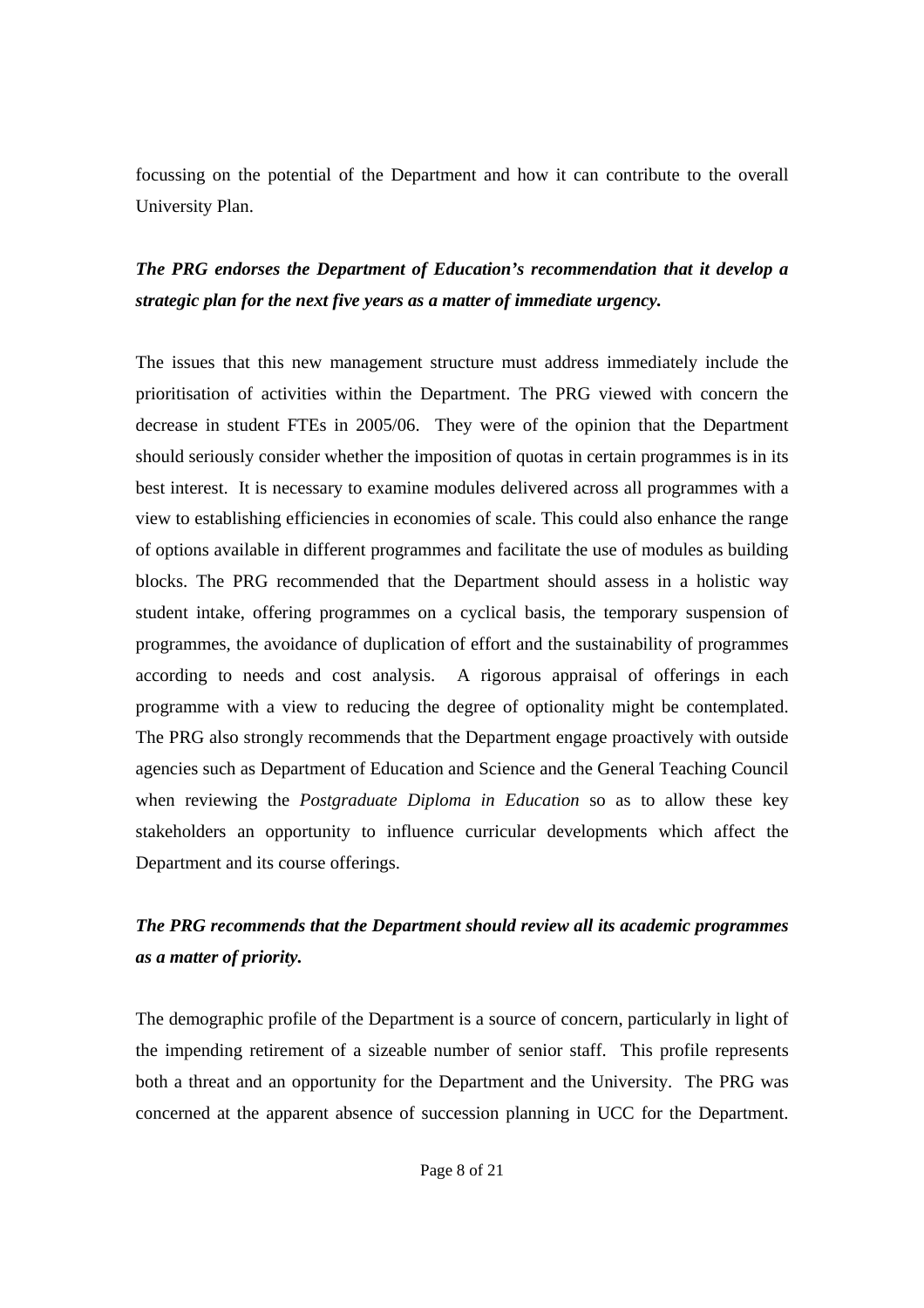The PRG suggests that the Department reflect internally on the staffing structure they would like to see in place in an ideal situation. The Department should engage in dialogue within the University with University bodies, for example the Registrar/UMG, who will make the ultimate decisions on senior appointments. A proactive approach to succession planning is required.

*The PRG recommends that the Department and the University give immediate attention to succession planning in the Department of Education.*

#### **Teaching and Learning**

The PRG was very impressed with the programmes offered by the Department and with the students' positive comments on course content. There is a real need for enhanced levels of communication and consistency between tutors and lecturers to ensure greater standardisation among lecturers and tutors with regard to the delivery of teaching and assessment methodologies. The valuable role of part-time staff is fully acknowledged. However, a review of roles and employment arrangements needs to be considered, as current arrangements are unusual in a UCC context as well as very costly.

# *The PRG recommends that a review of the roles and employment arrangements for part-time staff in the Department of Education be undertaken.*

There is a need for better communications with students, including prompt delivery of timely information regarding course details and greater use of available technologies by individual lecturers, for example, the Blackboard system, which is popular with students and was mentioned by them in discussions with the PRG. There is excellent support for the use of such technologies in UCC, and the departmental staff are encouraged to take advantage of these in their teaching. There is a very active Teaching and Learning Support Group in UCC, which provides opportunities for all staff to engage in discussions and reflection about teaching and learning.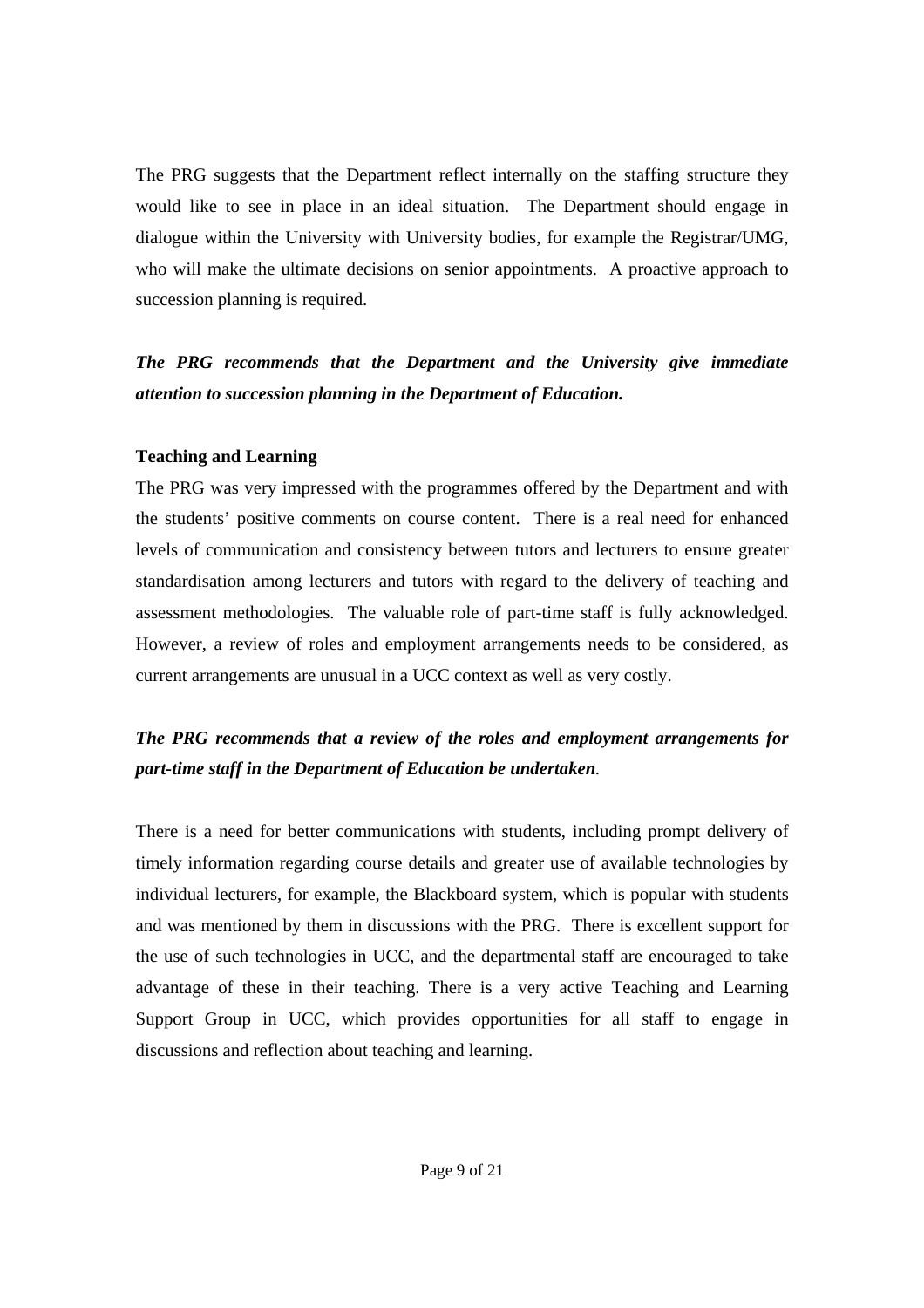*The PRG recommends that the Department improve its communications with its students and consider the wider use of available technologies and their associated methodologies for teaching and learning.* 

The PRG considered that the structures involved in interdisciplinarity across departments/faculties/colleges needs to be addressed. The PRG noted that there do not seem to be appropriate formal mechanisms in UCC to support interdisciplinary programmes specifically. It recommended that the University should address this, while simultaneously acknowledging that the requirements of the Department of Education are analogous to those of other entities, such as Medicine and Health, engaged in different forms of education for the professions. The PRG recommended that the University look at the administrative requirements that should be put in place to support interdisciplinary degrees including a review of regulations and examining processes.

*The PRG recommends that the University consider the administrative requirements that should be put in place to support interdisciplinary degrees including regulations and examining processes.* 

The PRG noted the recent very successful developments in programmes for the support of teaching at third level within UCC such as the *Postgraduate Certificate* and *Postgraduate Diploma in Teaching and Learning in Higher Education*, to which some members of the Department of Education contribute. The PRG confirms the value and necessity of university-wide staff development programmes of this kind. The PRG noted with concern the lack of formal recognition for this work for those academic staff involved from within the Department of Education.

*The PRG recommends that the University review the provision of its third-level teaching programmes with respect to overall management structure and location, as well as staffing and resourcing issues.*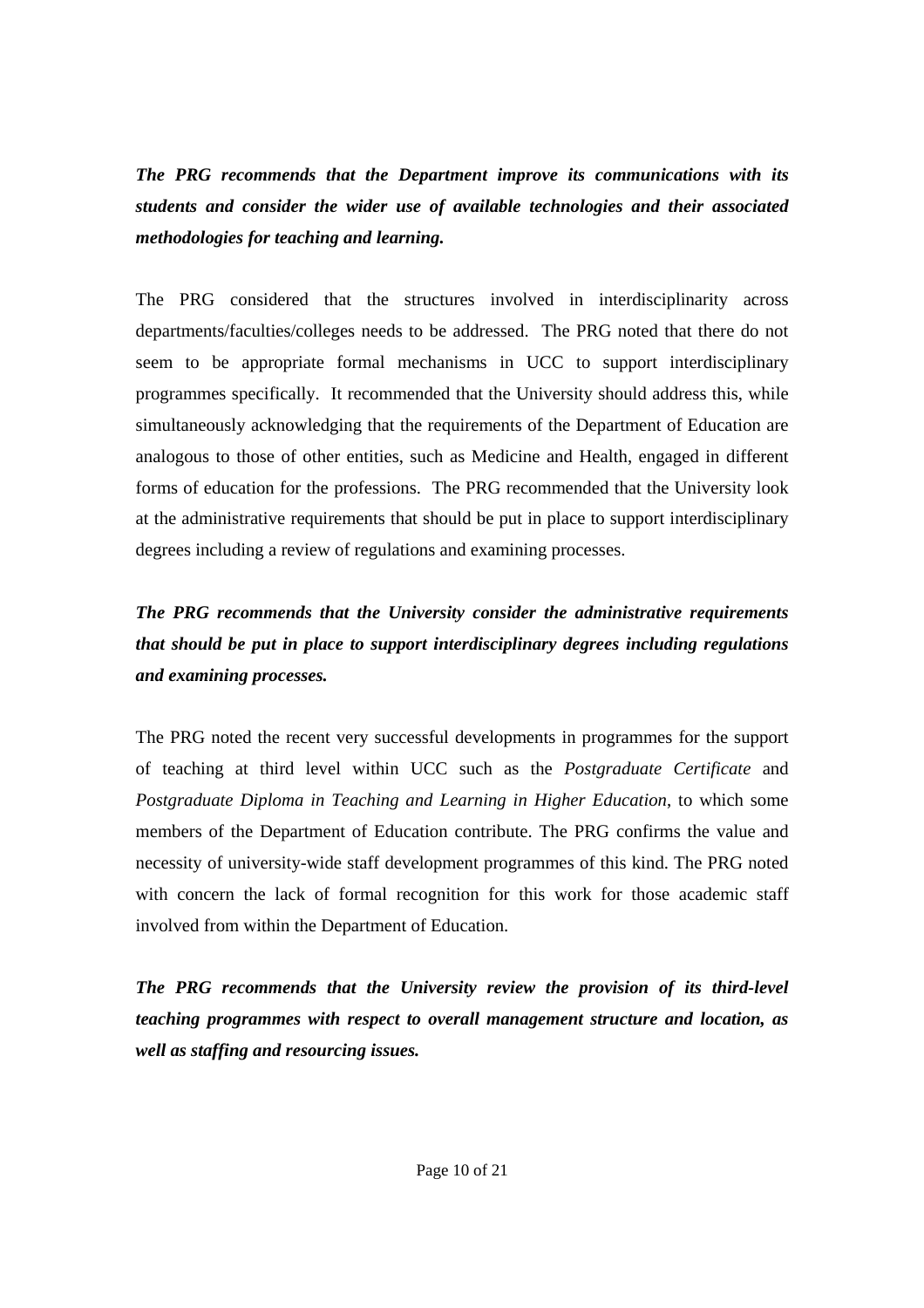#### **Research and Scholarly Activity**

The PRG noted that the Department is research active in a number of internationally recognised areas of educational research. To date there has been a significant amount of research funding secured by staff. The PRG would like to encourage more of this activity. The PRG was pleased to learn that a Research Coordinator has recently been appointed in the Department. The PRG endorses the planned re-establishment of the Departmental Research Committee as indicated in the SAR research programme and in its plans for securing more external funding for support of research.

The PRG is strongly of the view that a strategic approach to developing research and securing funding should be established by the Department. The PRG recommended that the Department agree and develop a distinctive focus for its research, identify themes for collaborative research, playing to the strengths of the research potential of members of the Department, including its part-time staff. Inexperienced researchers should be actively encouraged by working with more experienced researchers in the Department re making grant applications, and by availing of the advice and expertise of staff of the Office of the Vice-President for Research Policy  $\&$  Support. Harvesting the research potential of the Department is essential for the future consolidation of the Department as a leader in the field of education.

# *The PRG recommends that the Department seek to develop and agree a distinctive focus for the research of the Department and use the specific expertise available within UCC in the preparation and the making of formal grant applications.*

The PRG noted that the Department is not credited with research by central university authorities unless it appears in the Research Information System (RIS), the database that the University refers to in seeking information on the research activity of individuals, departments and research units. Concerns were expressed about the accuracy of the information on the database and on the ease of use and reliability of RIS. Accordingly, it is vital that each member enter his or her research and publication activities into the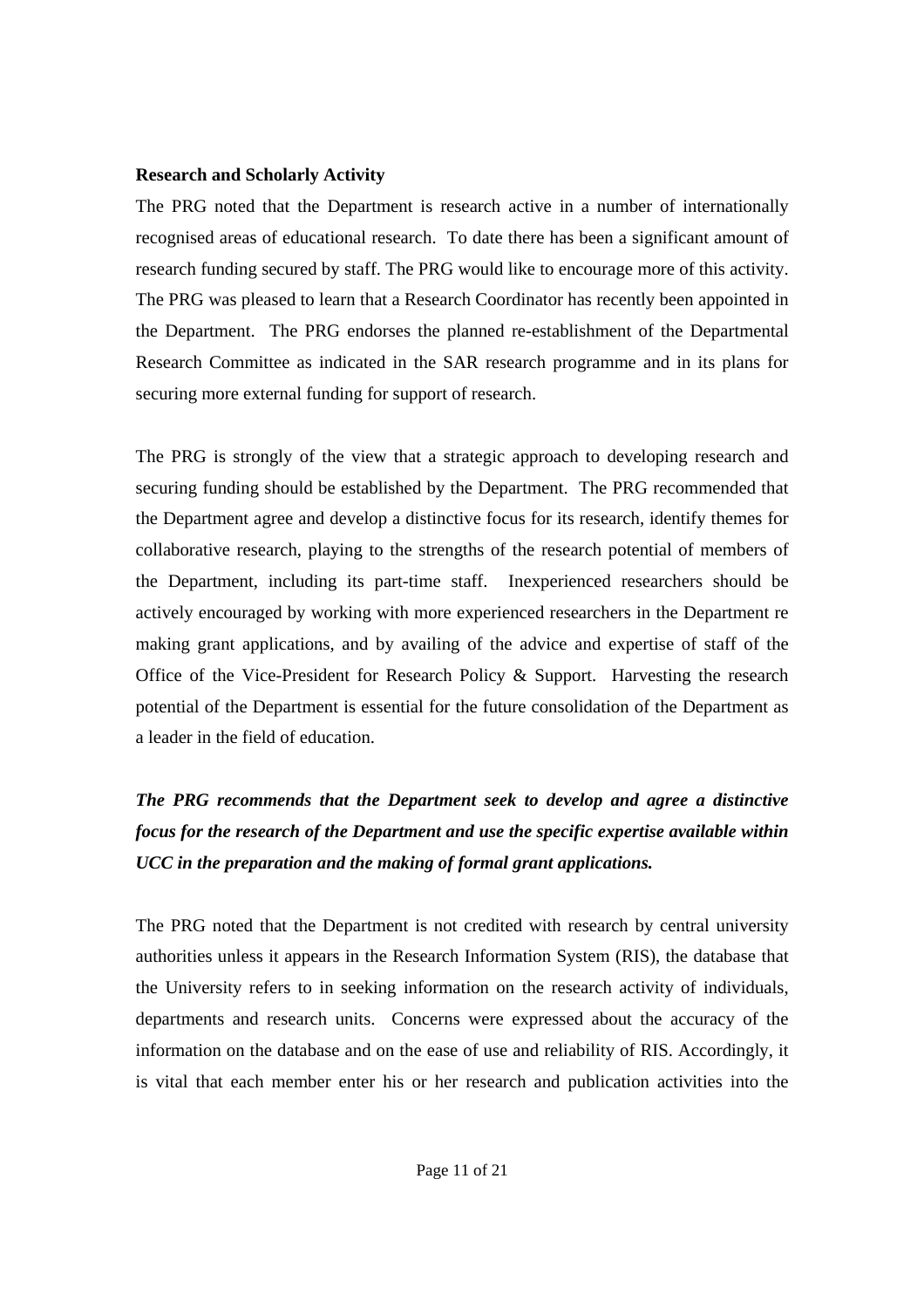database for the information of the Office of Vice-President for Research Policy & Support and the University.

# *The PRG recommends that each staff member ensure that the information recorded on the research database, RIS, is accurate and comprehensive.*

The PRG recommended a vigorous approach towards the procurement of scholarships for PhD students, and would encourage the Department to take advantage of all opportunities, including those within and external to UCC. In line with national developments, it is essential for the Department to design and deliver a comprehensive induction and development programme for all its new research students. In addition, postgraduate researchers should be actively encouraged to participate in conferences and other scholarly activities, including those endeavours developed and promulgated by the Academic Council Research Committee such as its Research Fora. These mechanisms may assist in overcoming any sense of isolation felt by postgraduate students.

*The PRG recommends that the Department actively pursue all opportunities for the support and development of a postgraduate induction and development programme for all research students, in particular PhD students.* 

## **Staff Development**

As previous noted, the long-term interests of the Department require a greater understanding of University and College procedures. Participation in university committees is an established form of staff development that academic staff engage in. Lecturers should be encouraged to be actively involved in all aspects of College/University committees and administrative bodies.

*The PRG reiterates its earlier recommendations that staff should avail of opportunities to serve on University and College committees and be encouraged to participate in College/University activities, where possible.*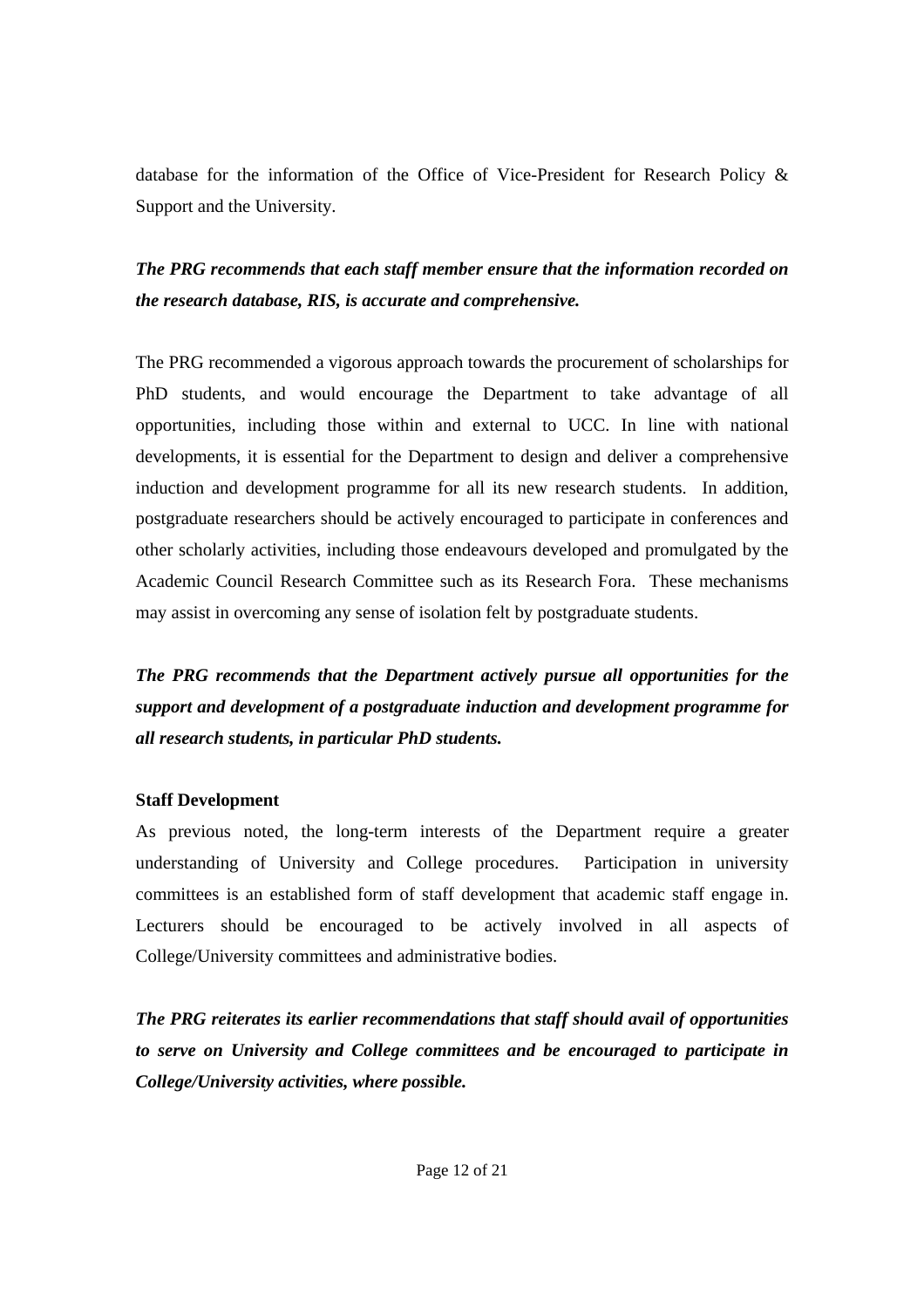The Department should continue to ensure there is equitable and even distribution of PhD supervision involving all staff members and encourage the use of co-supervision as an aspect of staff development. Co-supervision is a recognised feature of developing staff and should be acknowledged as such by the Department.

# *The PRG recommends that the Department should encourage co-supervision of PhD students as an aspect of staff development.*

The PRG commended those members of the academic staff who are in the process of completing studies for a PhD, and recognised the difficulties they may face in finishing their studies whilst at the same time delivering successful and stimulating teaching programmes. The PRG recommends that these members of staff should be actively supported by the Department in all possible ways to allow rapid completion of the degree. The PRG recognised the importance for the staff and for the Department in ensuring that, where possible, all permanent members of academic staff have a PhD qualification.

*The PRG recommend that staff who are in process of completing their studies for a PhD be fully supported by the Department and the University.* 

## **External Relations**

The PRG noted the links that the Department of Education has established with other departments in UCC and the external links with national and international institutions. It applauded the Department for its fruitful interactions with a variety of academic departments within UCC and for its active involvement with the delivery of multidisciplinary programmes such as the *BA (Early Childhood Studies) Degree*. Its external links in the local region include ones with the National Association of Principals and Deputy Principals. The PRG commended staff of the Department for their successful competitive bids for significant amounts of external funding, e.g. the Bridging the Gap Project. The PRG also commended the strong successful partnerships with schools in the Munster region, noting the excellent relations that the Department has built up over the years and the importance of the role of 'Ambassador for UCC' that the Department plays,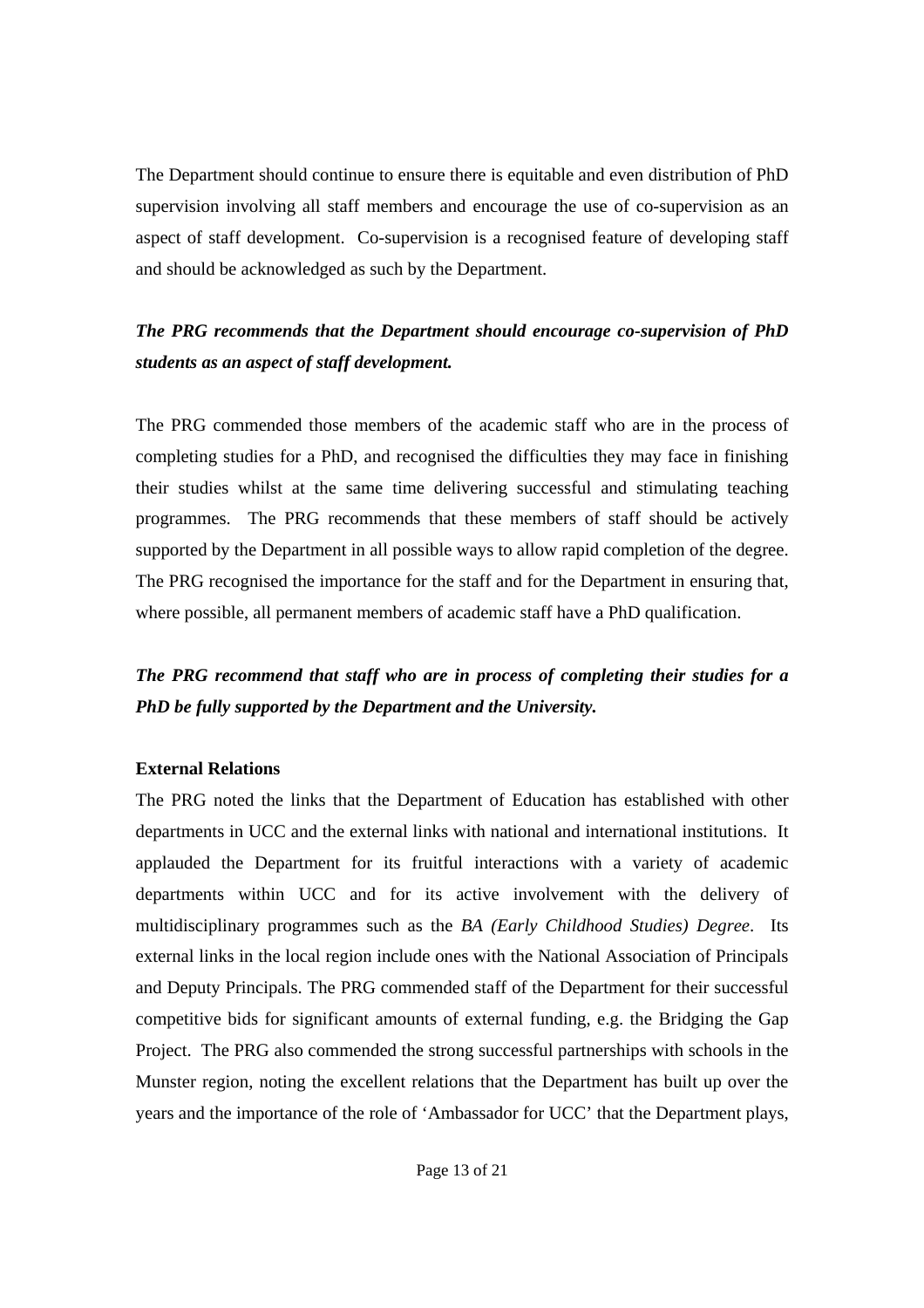especially in the South. At national level, it interacts with the Department of Education and Science, and has other international inter-institutional ties. The PRG endorsed these links and considered that further development of them is essential in strengthening the research and academic activities of the Department. The PRG considered that these links should be formalised to gain the maximum advantage of the associations for the Department and the University.

*The PRG recommended that the Department seek to formalise its links with other institutions in Ireland and internationally, and that such collaborative links be formalised, developed and expanded.* 

# **Support Services**

The PRG was informed of the very significant amount of money unspent in the UCC Library budget allocation for the Department of Education and that the departmental library budget can be used for purchase of source materials, e.g. CDs, which should enhance the holdings in the Education Resource Centre. The PRG also noted that other monies may be available, and recommended that the Department work with the relevant Library staff who have the ability to access library support for sources of funding external to the University.

The PRG also considered that the Department should seriously consider the use of the available on-line resources to assist students in accessing books and related materials.

*The PRG recommended that the Department liaise with the staff of the UCC Library to explore possibilities for additional funding and to spend the monies already allocated appropriately.* 

With regard to support for the development of expertise in research grant applications and such related matters, the PRG noted the willingness of the Office of the Vice-President for Research Policy & Support to engage in fruitful dialogue consistent with departmental requirements.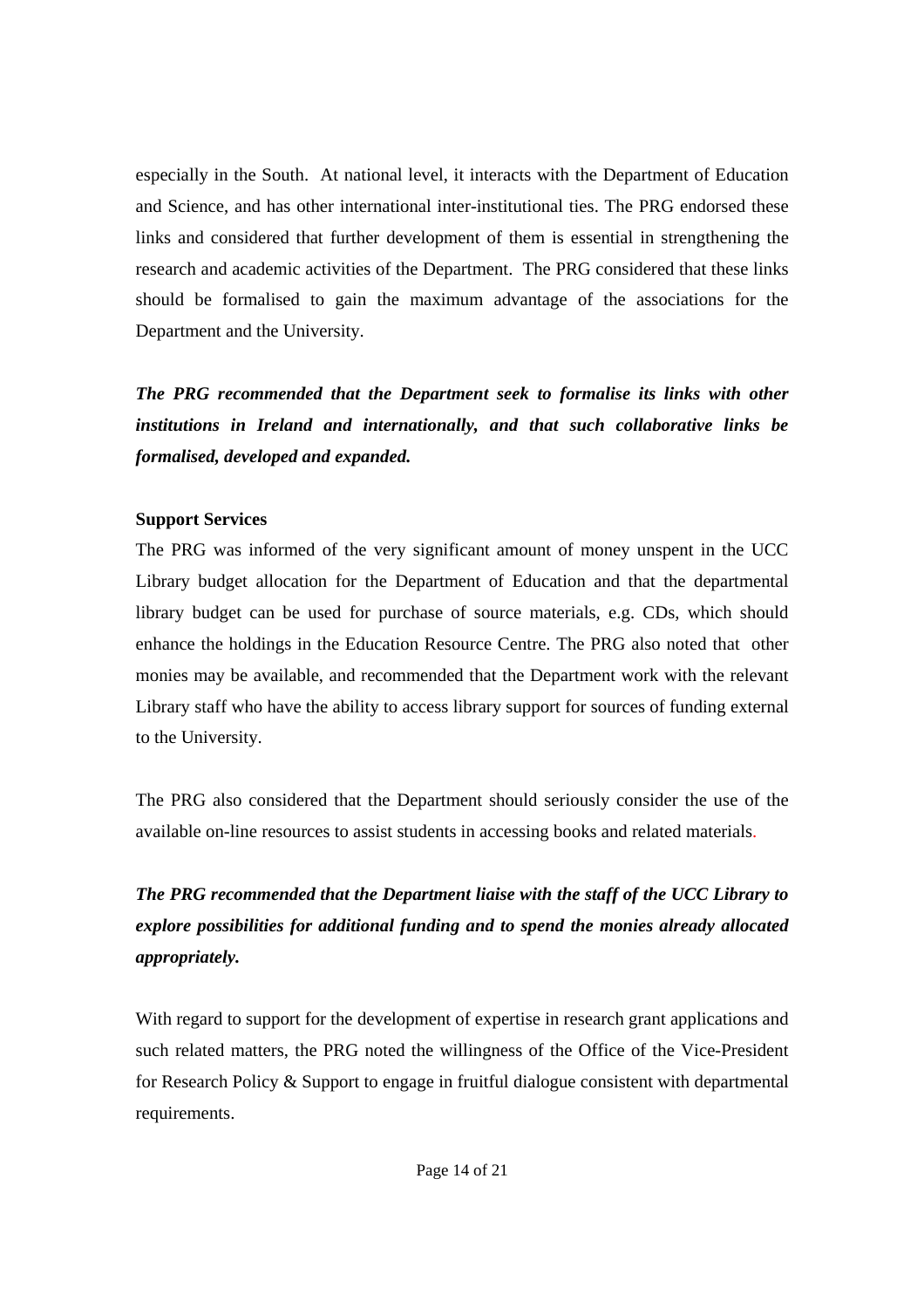Support units in UCC, such as the Computer Centre, offer services to lecturers and departments. This expert advice and service in areas like micro-teaching and the utilisation of modern technology should be fully exploited by the Department.

*The PRG recommends that the Department avail fully of all other relevant UCC administration and support services.* 

# **Departmental Co-ordinating Committee and Methodology employed in the preparation of the Self-Assessment Report**

The PRG was impressed by the thoroughness with which all staff participated in the preparation for the review. Every effort was made to engage all staff, including part-time and support staff. All the requirements for the review, as approved by the Governing Body of the University, were met with to the satisfaction of the reviewers.

## **RECOMMENDATIONS FOR IMPROVEMENT**

#### **Recommendations for Improvement made by the Department**

The PRG noted and commended the many recommendations and proposals for actions made by the Department in its SAR. The Department is to be applauded for its very positive and committed engagement with the process and the thought that went into the development of the detailed recommendations made. The PRG endorses the principal thrusts as indicated in the Self-Assessment Report, and recommends that the Department follow up on these actions. The PRG has noted these actions and recommendations and has incorporated many of these specifically into their recommendations.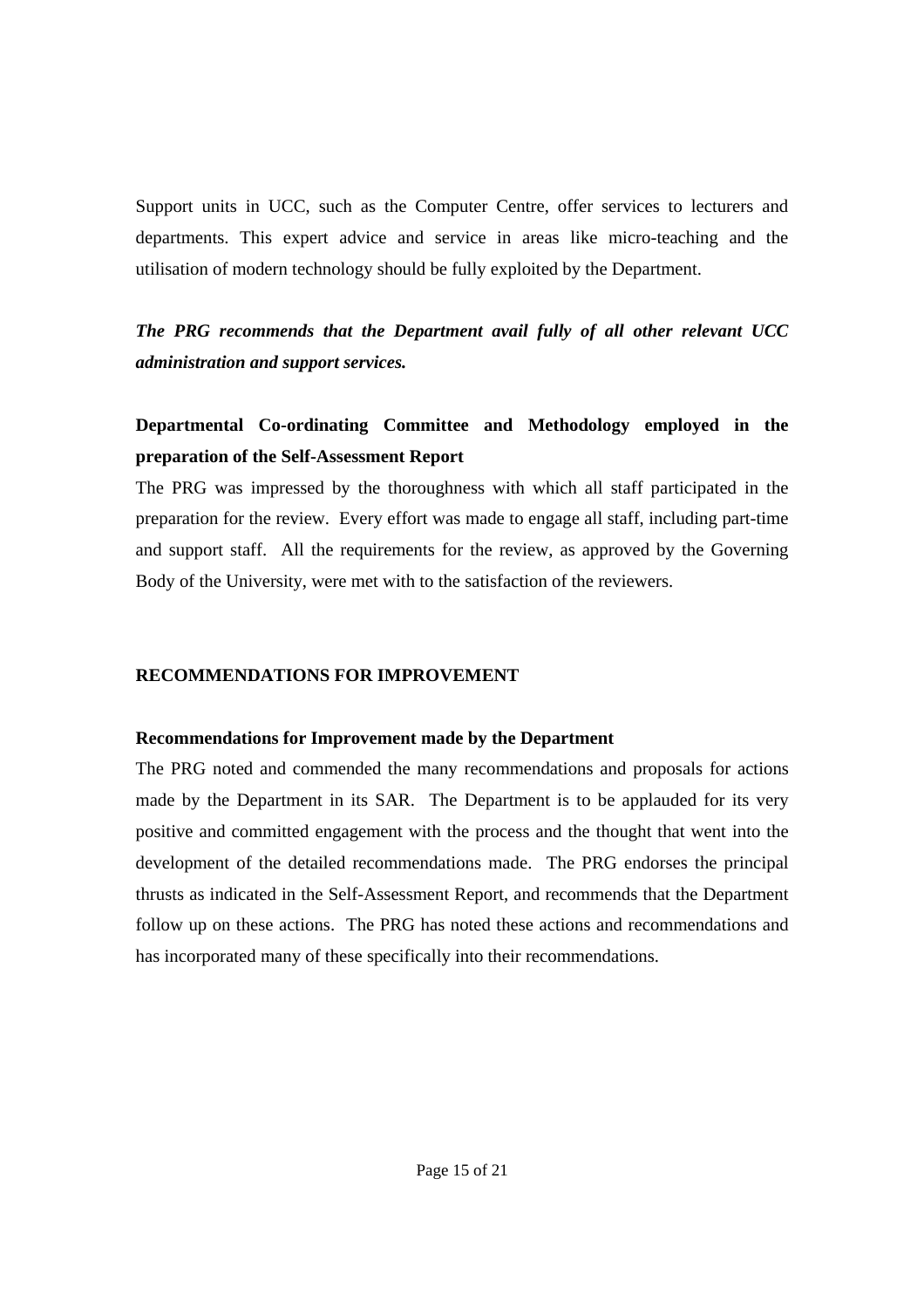## **Recommendations for Improvement made by the Peer Review Group**

The PRG recommends that:

- 1. A fully integrated central location for the Department be found by the University, with planned and dedicated space for all departmental activities.
- 2. That, for health and safety reasons, the manifestly inadequate toilet and adjacent washroom/kitchenette facilities in Leeholme Building must be dealt with as soon as possible.
- 3. The Department and the University, as a priority, make arrangements for the provision of space to allow staff (including part-time) to meet on a regular basis, and that access to facilities be provided to part-time staff.
- 4. The Department and the University consider the development of a Science Education Centre.
- 5. An inventory and upgrading of the resources in the Education Resource Centre be undertaken.
- 6. The Department develop a strategic plan for the next five years as a matter of immediate urgency.
- 7. The Department should review all its academic programmes as a matter of priority.
- 8. The Department and the University give immediate attention to succession planning in the Department of Education.
- 9. A review of the roles and employment arrangements for part-time staff in the Department of Education be undertaken.
- 10. The Department improve their communications with their students and consider the wider use of available technologies and their associated methodologies for teaching and learning.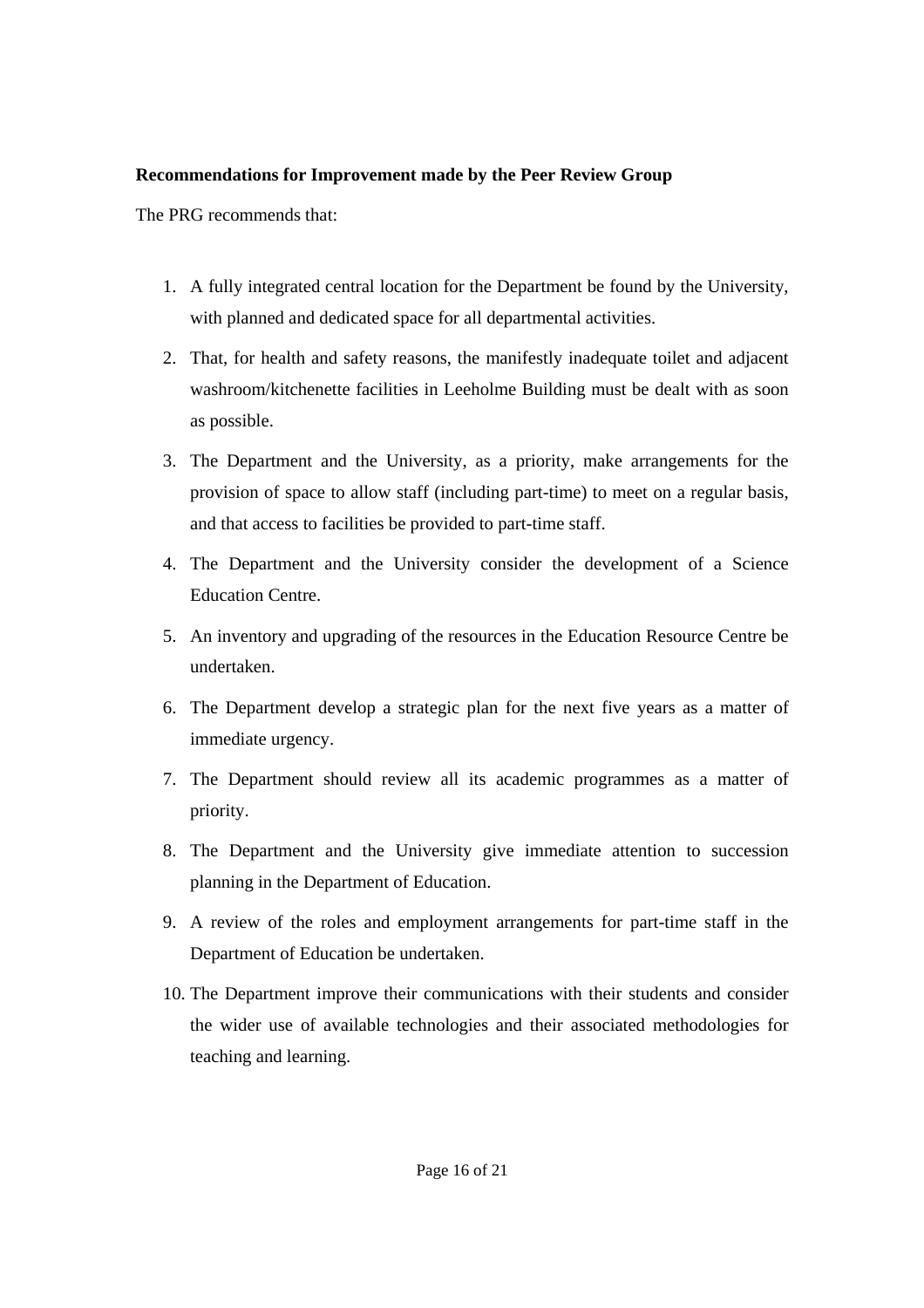- 11. The University consider the administrative requirements that should be put in place to support interdisciplinary degrees, including regulations and examining processes.
- 12. The University review the provision of programmes such as the *Postgraduate Certificate* and *Postgraduate Diploma in Teaching and Learning in Higher Education* with respect to overall management structure and location, as well as staffing and resourcing issues.
- 13. The Department seek to develop and agree a distinctive focus for the research of the Department and use the specific expertise available within UCC in the preparation and the making of formal grant applications.
- 14. Each staff member ensure that the information recorded on the research database, RIS, is accurate and comprehensive.
- 15. The Department actively pursue all opportunities for the support and development of a postgraduate induction and development programme for all research students, in particular PhD students.
- 16. Staff should avail of opportunities to serve on University and College committees and be encouraged to participate in College/University activities, where possible.
- 17. The Department should encourage co-supervision of PhD students as an aspect of staff development.
- 18. Staff who are in process of completing their studies for a PhD be fully supported by the Department and the University.
- 19. The Department seek to formalise its links with other institutions in Ireland and internationally, and that such collaborative links be formalised, developed and expanded.
- 20. The Department liaise with the staff of the UCC Library to explore possibilities for additional funding and to spend the monies already allocated appropriately.
- 21. The Department avail fully of all other relevant UCC administration and support services.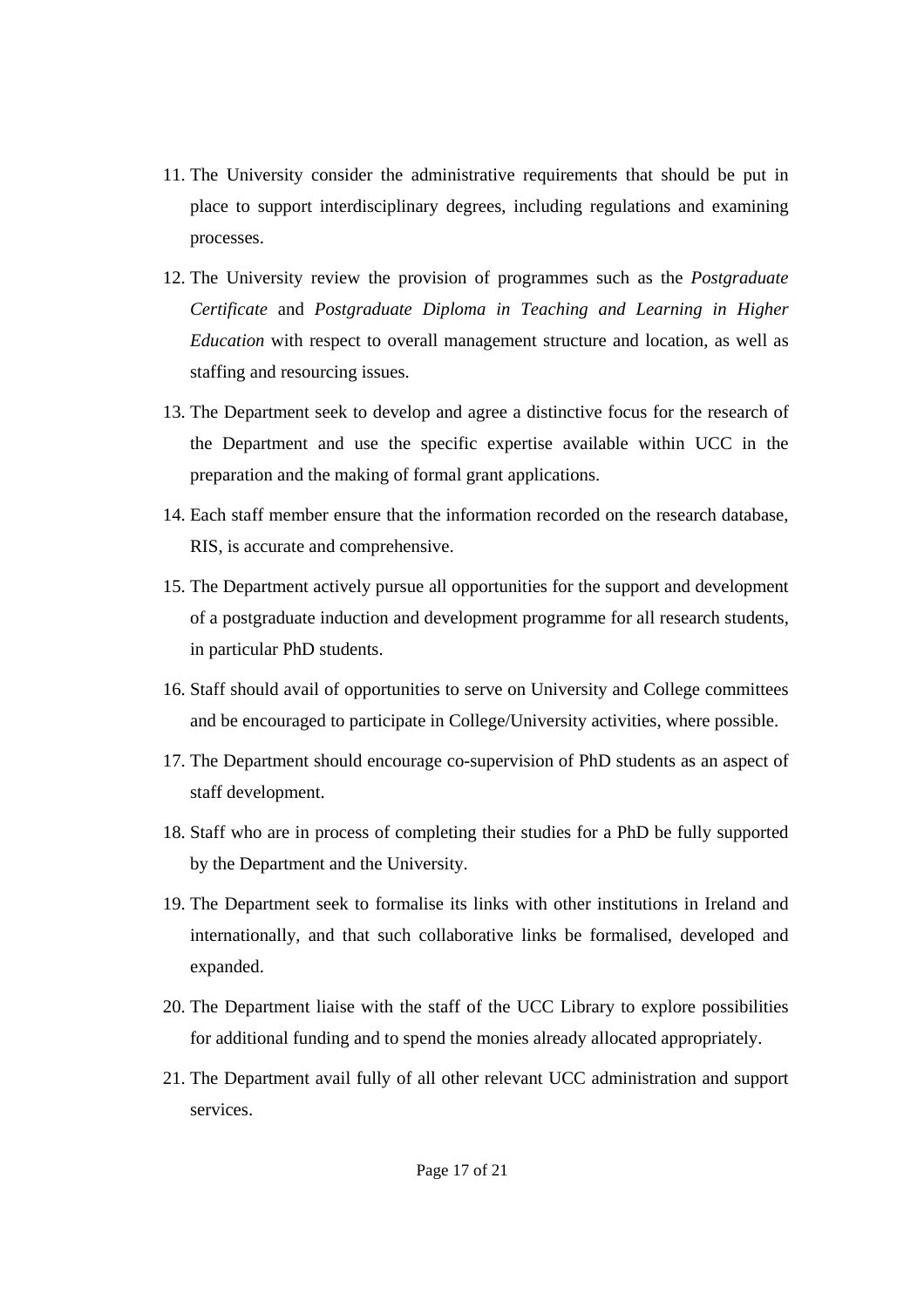## **Conclusion**

The PRG commended the Department for their comprehensive engagement with the Quality Improvement / Quality Assurance Process. The PRG was very impressed with the calibre of the documentation supplied, the thoroughness of the information it contained, and noted that all additional information requested was made available. The activities and consultative processes involved in producing a thorough and comprehensive Self-Assessment Report will be of great advantage in the development of the departmental strategic plan. In addition, the benefits of the quality exercise as well as the future successes of the Department of Education depend upon the goodwill of all staff in the Education Department in helping each other to achieve agreed aims. The spirit of *meitheal* should prevail.

The PRG wishes to thank the staff of the Quality Promotion Unit for their excellent support in arranging the review and ensuring the smooth operation of the review visit.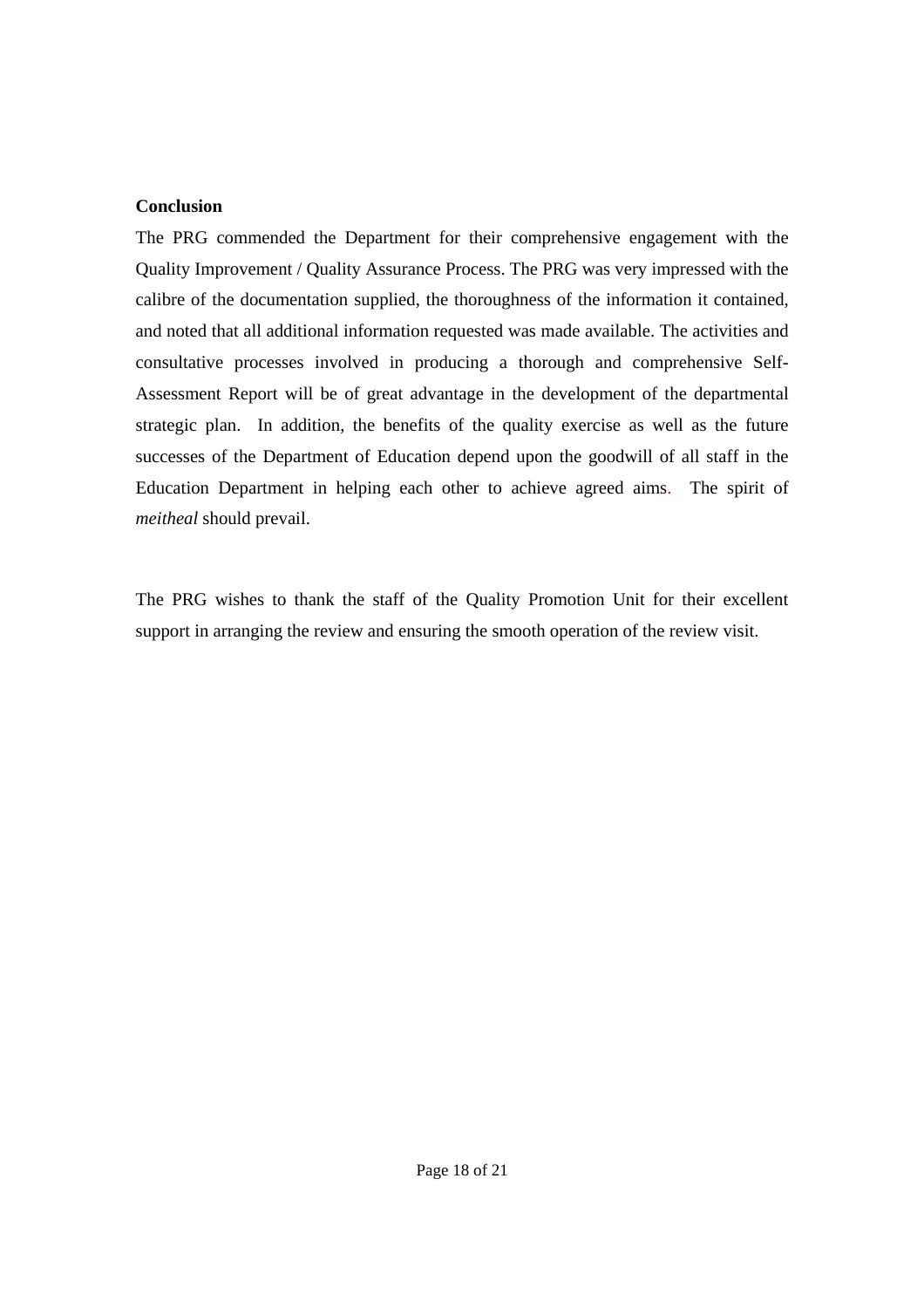## **Appendix A**

#### **Timetable for conduct of Peer Review Visit**

#### **Department of Education**

#### *Monday 7th November 2005*

- 17.30 Meeting of members of the Peer Review Group Briefing by Director of Quality Promotion Unit, Dr. N. Ryan. Group agrees final work schedule and assignment of tasks for the following 2 days. Views are exchanged and areas to be clarified or explored are identified.
- 19.30 Dinner for members of the Peer Review Group and Head of Department and Departmental Co-ordinating Committee.

#### *Tuesday 8th November 2005*

08.30 Convening of Peer Review Group in Dr Tom Mullins' Office, Department of Education, Leeholme, O'Donovan's Road.

Consideration of Self-Assessment Report

- 09.00 Dr Tom Mullins, Head of Department
- 09.30 Meeting with all staff of the Department
- 10.45 Meetings with members of staff.

10.45 Dr. Fiachra Long 11.00 Dr. Francis Douglas 11.15 Mr. John Healy and Ms. Bridget Deane (Part Time Staff representatives) 11.30 Mr. Michael Delargey 11.45 Dr. Tracey Connolly 12.00 Admin Office Staff: Ms. Aoife Duggan, Ms. Lorraine Crossan & Ms. Carol Kennedy 12.15 Ms. Marian McCarthy 12.30 Dr. Paul Conway 12.45 Ms. Hannah Joyce

- 13.00 Working private lunch for members of Peer Review Group
- 14.00 Visit to core facilities of Department, including facilities at Leeholme, Bloomfield Terrace, the Education Resource Centre, the Microteaching Room ORB 2.20, O'Rahilly Building. PRG escorted by Dr Tom Mullins.
- 15.00 Postgraduate Diploma in Education Students

Caroline Dobbyn Iseult O'Donoghue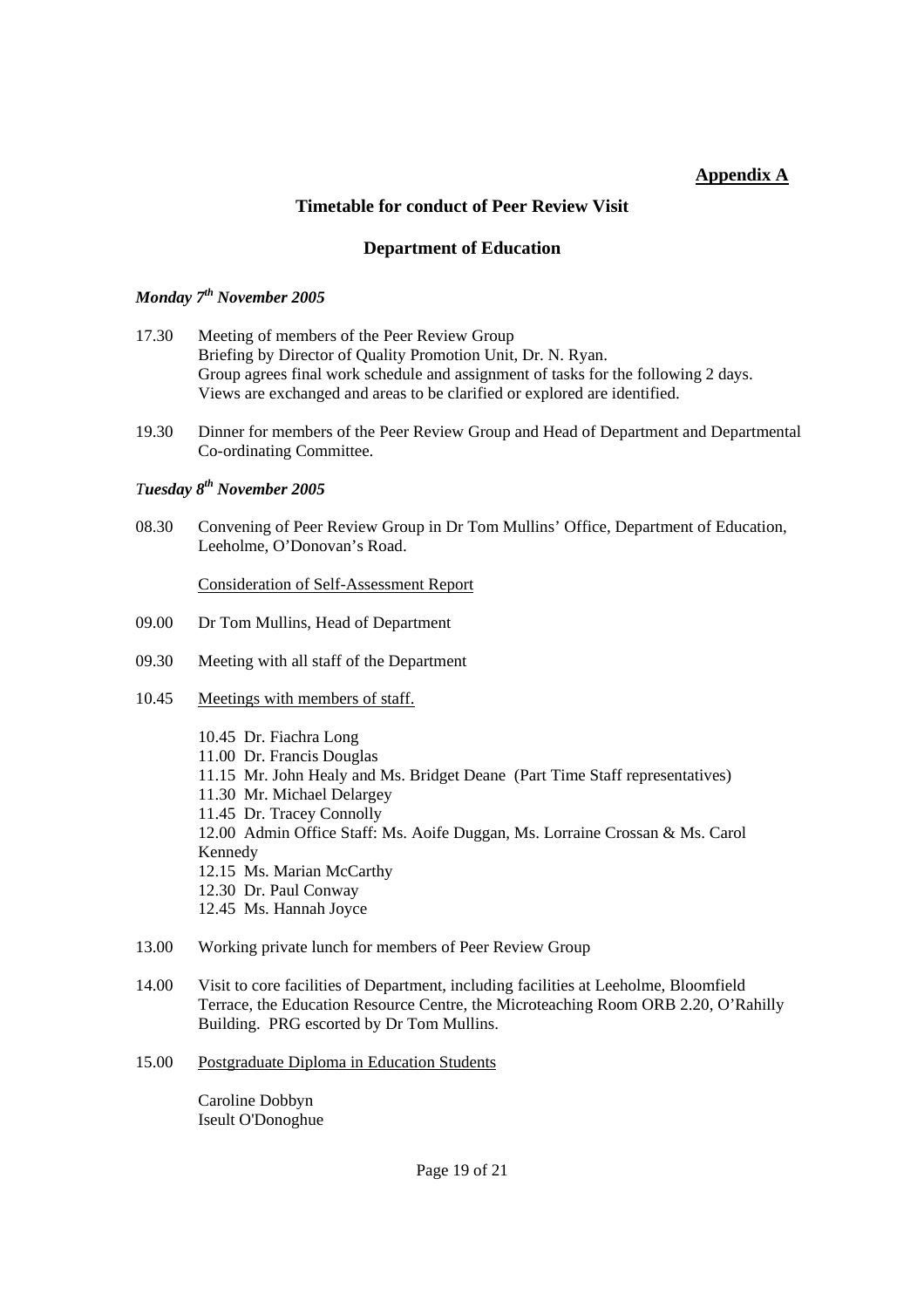Rachel Hayes Eimear Hynes Cillian Brennan Niamh Twomey

#### BA Early Childhood Studies Undergraduate Students

Grace-Ann Slattery, BA (ECS) II Aoife Ryng, BA (ECS) I

15.45 Postgraduate Students

Carmel Nic Airt, MEd II (Modular) Geraldine Halbert, MEd (Research) (Completed) Mary Wallace Cunningham, MEd (Research) II John Lucey, MEd (Science) Taddelle Hagos Belay, PhD I John Conneally, PhD II

#### 16.15 Representatives of Researchers/Postdoctoral Fellows

Dr Tracey Connolly, (Bridging the Gap) Dr Rosaleen Murphy, Researcher Early Childhood Studies

- 16.45 Consideration of issues by PRG
- 17.00 Representatives of Recent Graduates, Employers and other Stakeholders
	- Mr. Bernard Horgan, Principal, Douglas Community School Mr. Donal Cronin, Principal, St. Mary's High School Ms. Lizanne Hourihan, past HDE student Ms. Janet O'Leary, past HDE student Mr. Pat Coffey, State Examinations Commission Ms. Lynda O'Toole, Post-Primary Inspector, Department of Education & Science Mr. Barry Conroy, Assistant Principal Officer, Teacher Education Section, Department of Education & Science Mr. Jimmy Nolan, Department of Education & Science
- 19.00 Meeting of Peer Review Group to identify remaining aspects to be clarified and to finalise tasks for the following day followed by a working private dinner for members for the Peer Review Group.

### *Wednesday 9th November 2005*

- 08.30 Convening of Peer Review Group in Dr. Tom Mullins' Office, Department of Education, Leeholme, O'Donovan's Road. All meetings will take place in this venue unless otherwise indicated
- 09.00 Professor Paul Giller, Registrar & Vice-President for Academic Affairs
- 09.30 Visit to Boole Library, meeting with Ms. Rosarii Buttimer, Social Sciences Librarian